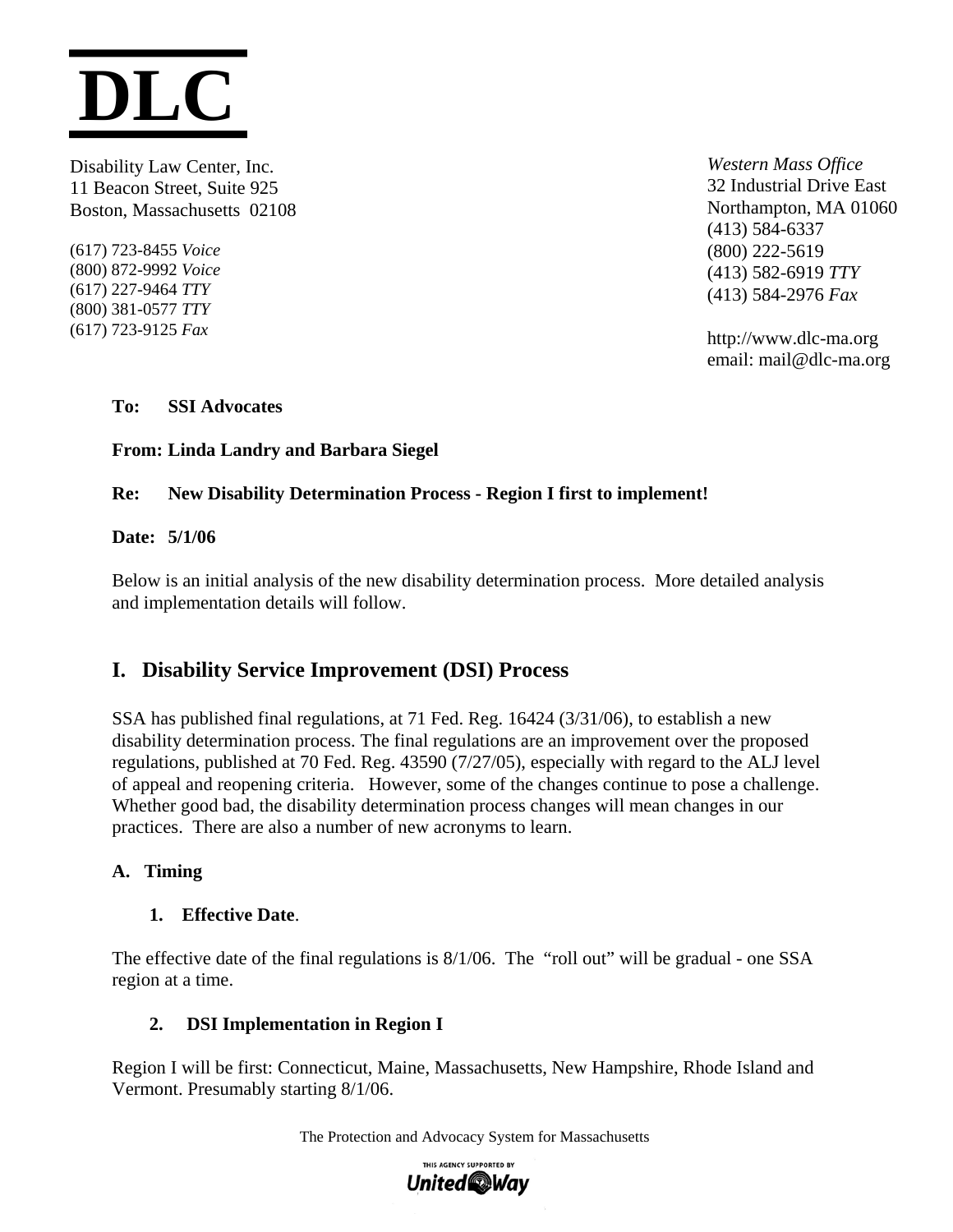#### **B. Revised Disability Determination Process Overview**

## **1. Reconsideration and Appeals Council Eliminated**

#### **2. New Disability Determination Process**

- **a**. Initial, including QDD (Quick Disability Determination)
- **b**. Federal Reviewing Officer (RO)
- **c**. ALJ
- **d**. Disability Review Board (DRB)
- **e**. Federal Court

#### **3. Regulations**

New section created at 20 C.F.R. Part 405. Harmonizing changes made to Parts 404 and 416.

#### **4. Electronic file**

The electronic file is separate from DSI but has an impact, e.g. the electronic file means that ROs, MEs and VEs can be anywhere and can be linked by e-mail and video conferencing.

SSA states that all 50 states have started to use electronic folders and that 80% of DDS decision makers are adjudicating cases with electronic folders.

The Massachusetts DDS states that this has resulted in a slowdown in case processing, as DDS personnel get used to dealing with electronic formats, but that this slowdown is not expected to be permanent.

# **C. Medical and Vocational Expert System (MVES)** 20 C.F.R. § 405.10

SSA will establish a Medical and Vocational Expert Unit (MVEU) and a national network of medical psychological and vocational experts.

# **1. Standards**

SSA will set the qualifications and standards for all experts, including DDS doctors and psychologists.

SSA will also set the fees and rates for experts.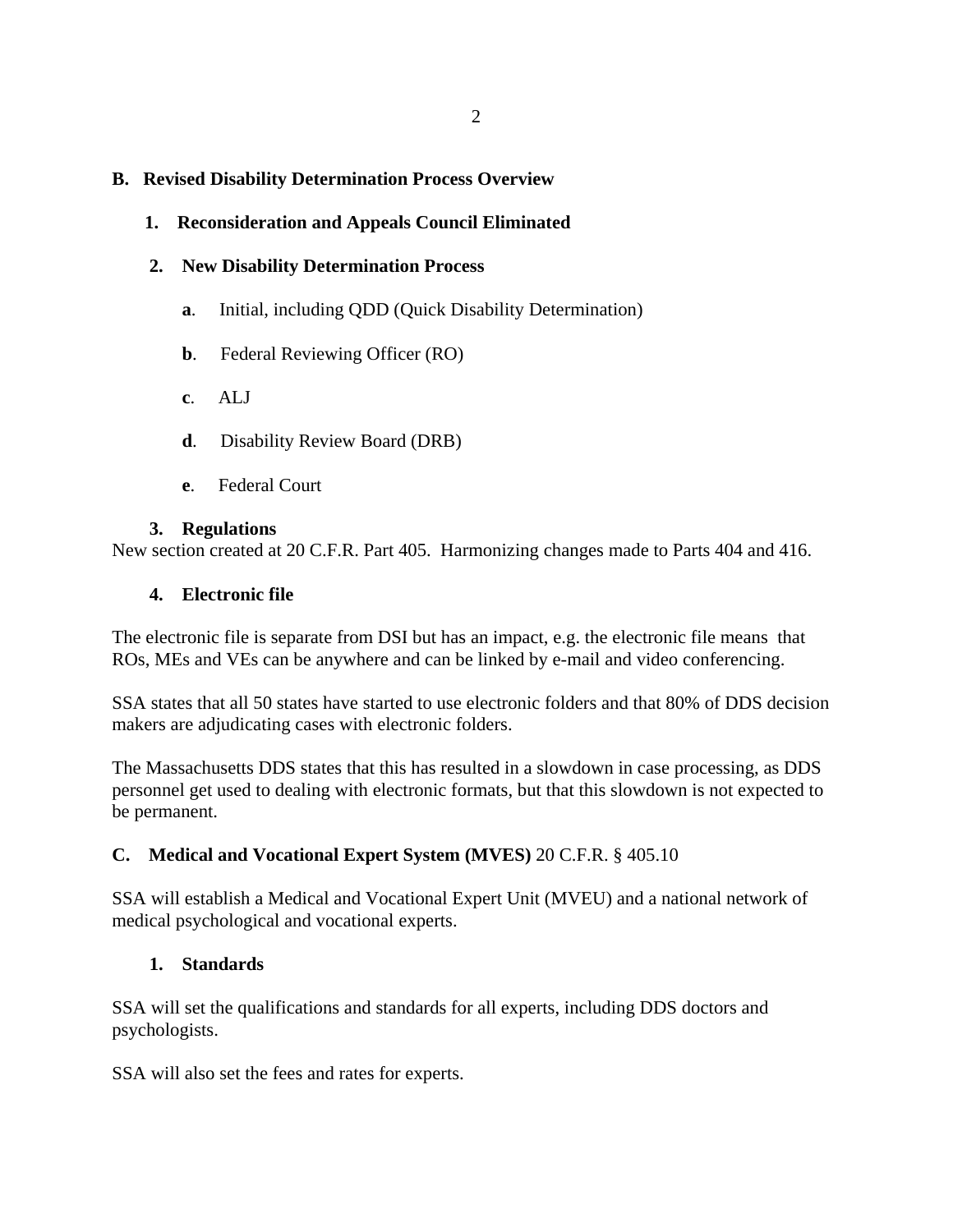# **2. MVEU** (Medical and Vocational Expert Unit)

The MVEU will advise adjudicators on the nature of the expertise needed to decide a claim. It will also develop and oversee the national network of experts. The MVEU will schedule consultative examinations for Ros and ALJs.

# **3. MVES** (Medical and Vocational Expert System)

The national network will provide their expertise to all adjudicators. This will make VE expertise a part of the determination process earlier than under the current process. DDS doctors will have to meet the federal standards within 1 year after the date on which SSA publishes the standards. DDSs will also be able to use the network when a DDS does not have a medical or psychological expert that meets SSA's standards in a particular case.

# **D. Cases Affected**

# **1. Disability cases only**

The new process applies only to initial cases based on disability.

The new process does **not** apply to CDRs or age-18 reviews.

The new process does **no**t apply to non-disability cases.

# **2. Timing**

The new process applies **only** to cases processed from application under the DSI. If a DSI applicant moves to another state while her case is pending, her case will continue to be processed under DSI, even if the other state has not yet implemented the DSI process.

Applications filed prior to the implementation of the DSI will continue to be processed under the current 4 step administrative appeals process.

# **E. Initial - 20 C.F.R. § 405.105** - **.120**

# **1. Quick Disability Determination (QDD)**

The DDSs will have special QDD units. The purpose is to make a quick decision in obvious cases. SSA will use criteria 'highly predictive' of disability to determine which cases are selected for QDD consideration. Criteria may include medical history , treatment, and the availability of medical evidence - not necessarily specific impairments.

The QDD must be made withing 20 days. If DDS cannot or does not make a decision within 20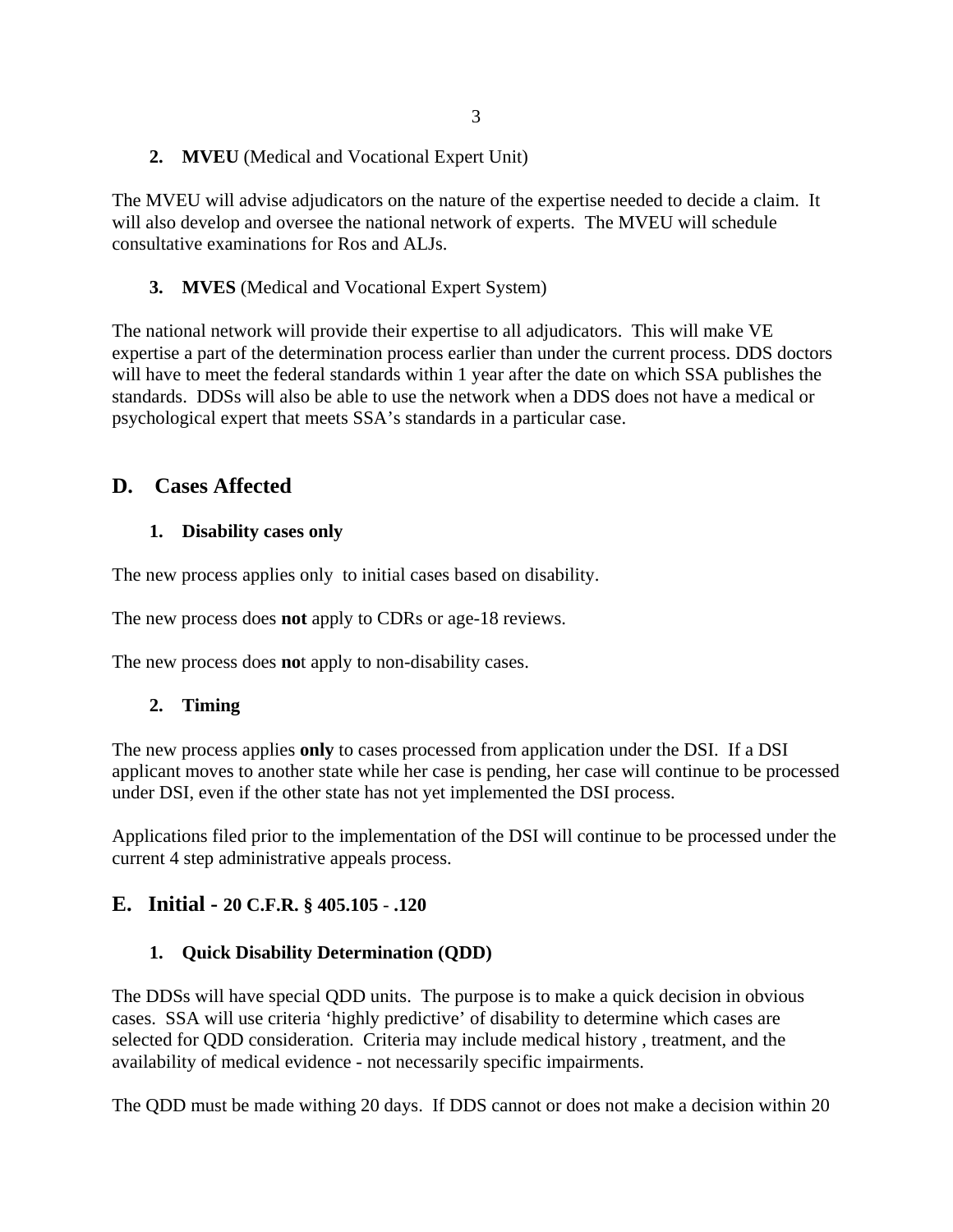days, the case is transferred to another DDS unit for a regular initial level determination.

#### **2. Enhanced decision rationales.**

Better rationales/notices will provide more information about the reason for the DDS decision.

#### **3. Notice of the right representation**

The initial notice will include information on the right to representation

#### **4. Next appeal step**

If the claimant is dissatisfied with the initial level decision, she has 60 days to appeal to the RO (Reviewing Officer).

# **5. Appeal Issue Specificity** - 20 C.F.R. § 405.210(a).

Claimants should state the reasons for filing the appeal.

# **F. Federal Reviewing Official** - 20 C.F.R. §§405.201 - 405.230

- 1. Reconsideration is eliminated.
- 2. Review of initial determinations will be to a Federal Reviewing Official (RO). Federal RO's will be **attorneys** who are **centrally managed** by SSA. 71 FR 16432.
- 3. 60-day deadline for requesting RO review. Requests for extension of deadline must be in writing and must state reasons. §405.210. Good cause standards in §405.20 apply.
- 4. Claimants may submit evidence to the RO up to the date the RO issues a decision. 71 FR 16433. Regs state that additional evidence "should" be included with request for review,  $\frac{$405.210(a)(4)}{9}$ , or submitted as soon as possible thereafter, §405.215(b), but RO will consider all evidence submitted up to the date of the decision.
- 5. RO may issue subpoenas to obtain additional evidence. §405.217(a). Claimant must file written request for subpoena that identifies the needed documents, and states what the documents are expected to show and why they are necessary. §405.217(b).
- 6. RO may obtain additional evidence from other sources, including DDS or treating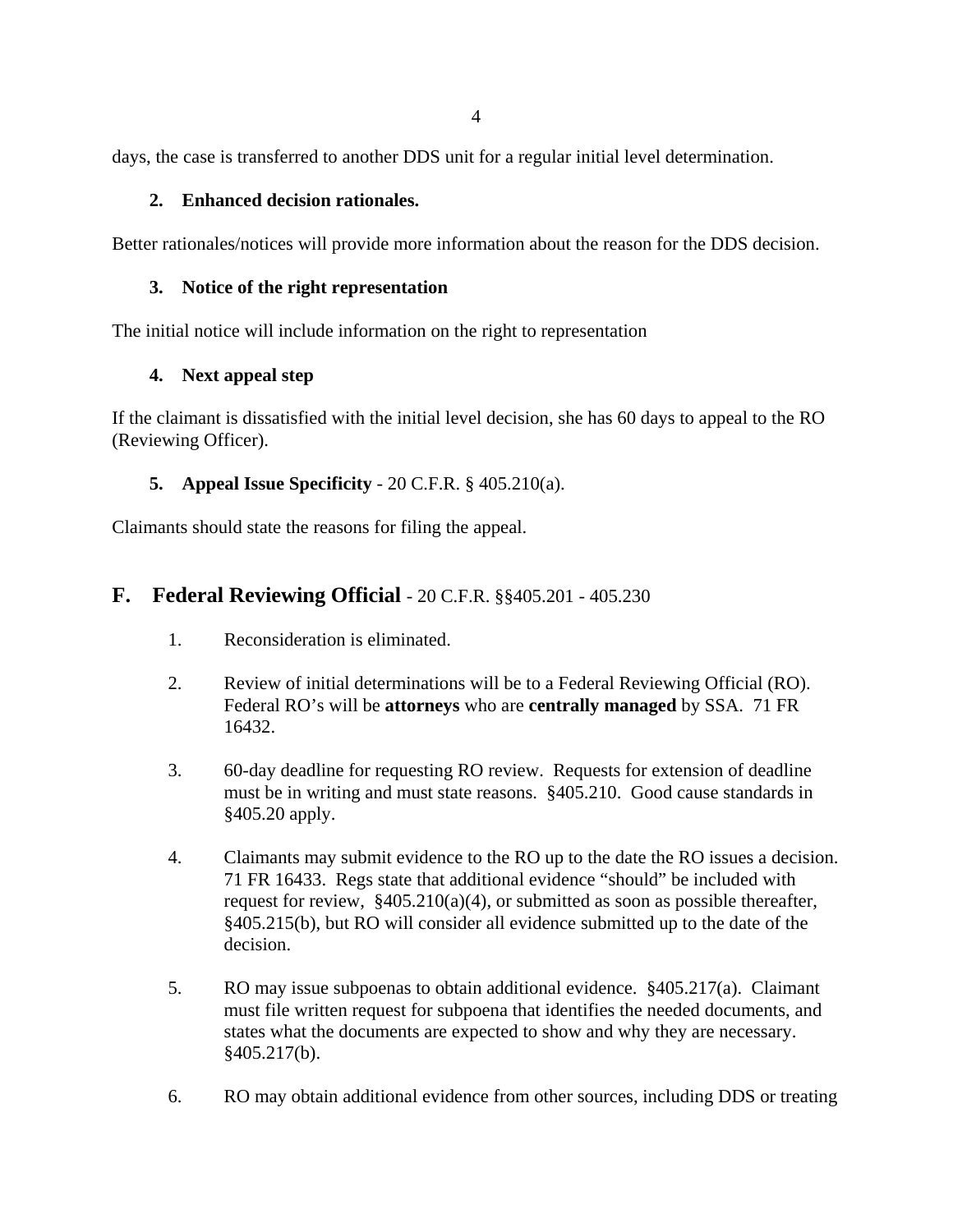sources. §405.215(c). RO may consult with medical, psychological or vocational expert through the Medical and Vocational Expert System (MVES) if necessary. §405.220(b). RO may order a consultative examination if necessary, 71 FR 16433.

- 7. RO may ask DDS to clarify or provide additional information about the basis for its determination and DDS must provide this information or clarification in a timely manner. 71 FR 16433. §405.220(b). RO retains authority make disability determination, however. §405.220(b).
- 8. RO "will" consult with medical or psychological expert through the MVES if: a. RO obtains or claimant submits new and material medical evidence, or b. RO disagrees with initial determination by DDS. §405.220(b). RO must not consult with the same medical expert(s) involved in the initial DDS determination. 71 FR 16433.
- 9. RO's may affirm, deny, or modify initial determination, but RO's cannot remand a case back to the DDS. This is a change from the proposed regulations. 71 FR 16433.
- 10. No hearing before RO. 71 FR 16433.
- 11. RO decision must include explanation as to why s/he disagrees with the rationale in the initial determination. §405.220(a).
- 12. SSA is developing performance standards for RO's but they are not included in the final regulations. 71 FR 16433.

# **G. ALJ** - **20 C.F.R. §§ 405.301 - .382**

The "goal" is for ALJs to issue a decision within 90 days.

#### **1. De novo review**

ALJ review continues to be de novo - but will ALJ independence be eroded by insertion of the RO in the process?

**2. Advance notice of hearing** - 20 C.F.R §§ 405.315(a), 405.316.

The advance notice requirement increases from 20 to 75 days.

**3. Objections as to time and place of hearing** - 20 C.F.R. § 405.317(a).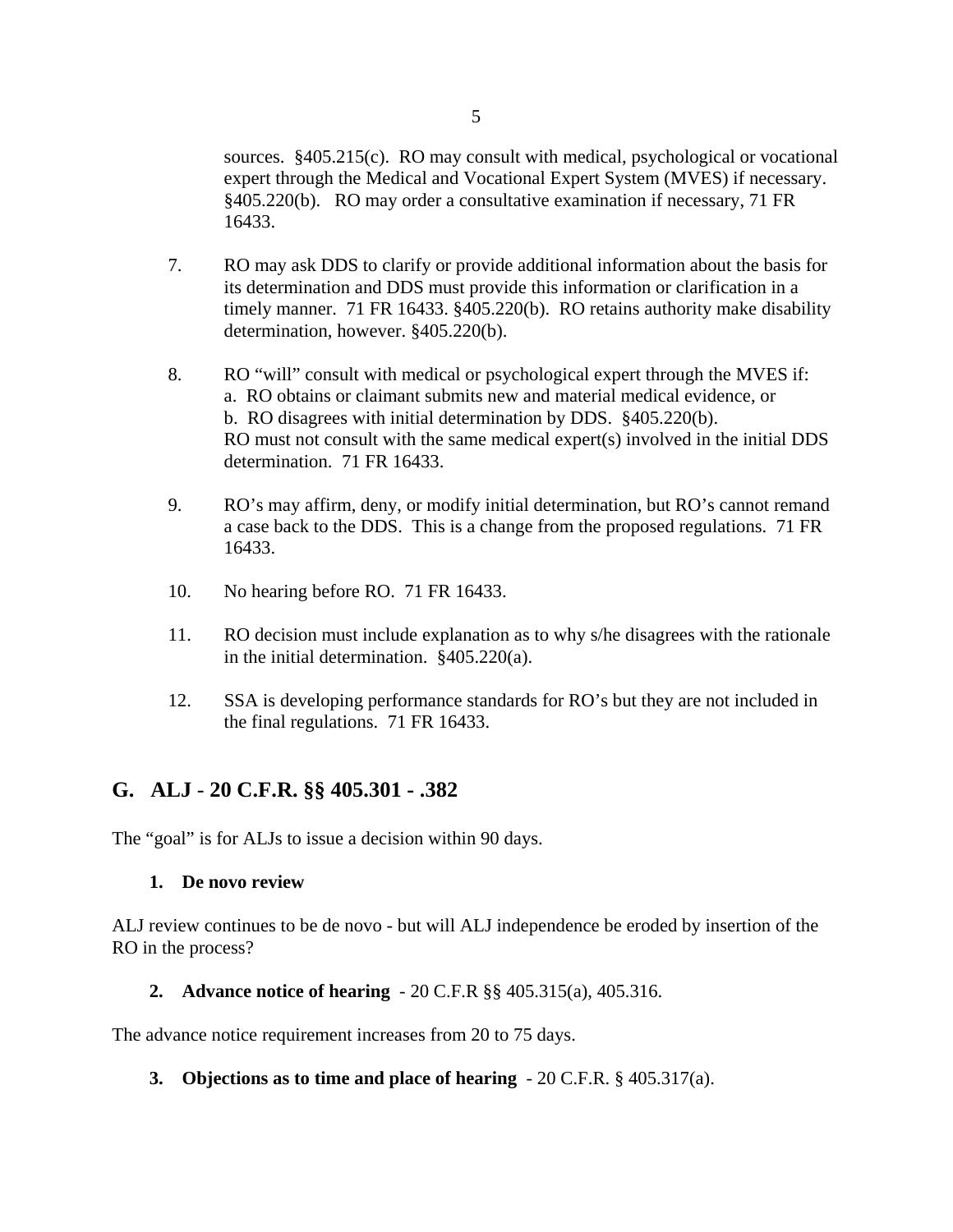These objections must be made within 30 days after receipt of the hearing notice.

## **4. Objections to issues in the hearing notice** - 20 C.F.R. § 405.317(b).

These objections must be made at least 5 business days in advance of the hearing.

Note that the issues before the ALJ include all issues raised by the claim, regardless of whether the issues have already been decided in the claimant's favor. ALJs may consider new issues at any time after sending out the notice of hearing and before sending out the notice of decision - as long as the ALJ provides the claimant with an opportunity to address it. 20 C.F.R. § 405.325.

#### **5. Evidence submission** - 20 C.F.R. § 405.331.

**a**. Evidence **must be filed at least 5 business days prior** to the hearing.

**b**. ALJs **may** accept and consider new evidence filed **less than 5 days prior** to the hearing **or at the hearing if**:

- **i**. SSA's action mislead the claimant, or
- **ii.** The claimant has physical, mental, educational or linguistic limitations, or
- **iii**. Some other unusual, unexpected or unavoidable circumstance beyond the claimant's control prevented earlier filing.

**c**. The ALJ **will** accept and consider new evidence **after the hearing but before the hearing decision if**:

- **i**. One of the three exceptions in 5.b. above applies, and
- **ii.** There is a reasonable probability that the evidence, when considered alone or with the other evidence would affect the outcome.
- **d**. The ALJ **will** consider new evidence **after the ALJ decision if**:
	- **i**. One of the three exceptions in 5.b. above applies, and
	- **ii**. There is a reasonable probability that the evidence, when considered alone or with the other evidence of record would change the outcome, and
	- **iii**. If submitted withing 30 days of receiving the ALJ decision.

**e**. The claimant may ask the ALJ to hold the record open at the hearing. The ALJ **may hold the record open if**

- **i.** the claimant is aware of additional evidence which she has been unable to obtain prior to the hearing, or
- **ii**. the claimant is scheduled to undergo medical evaluation.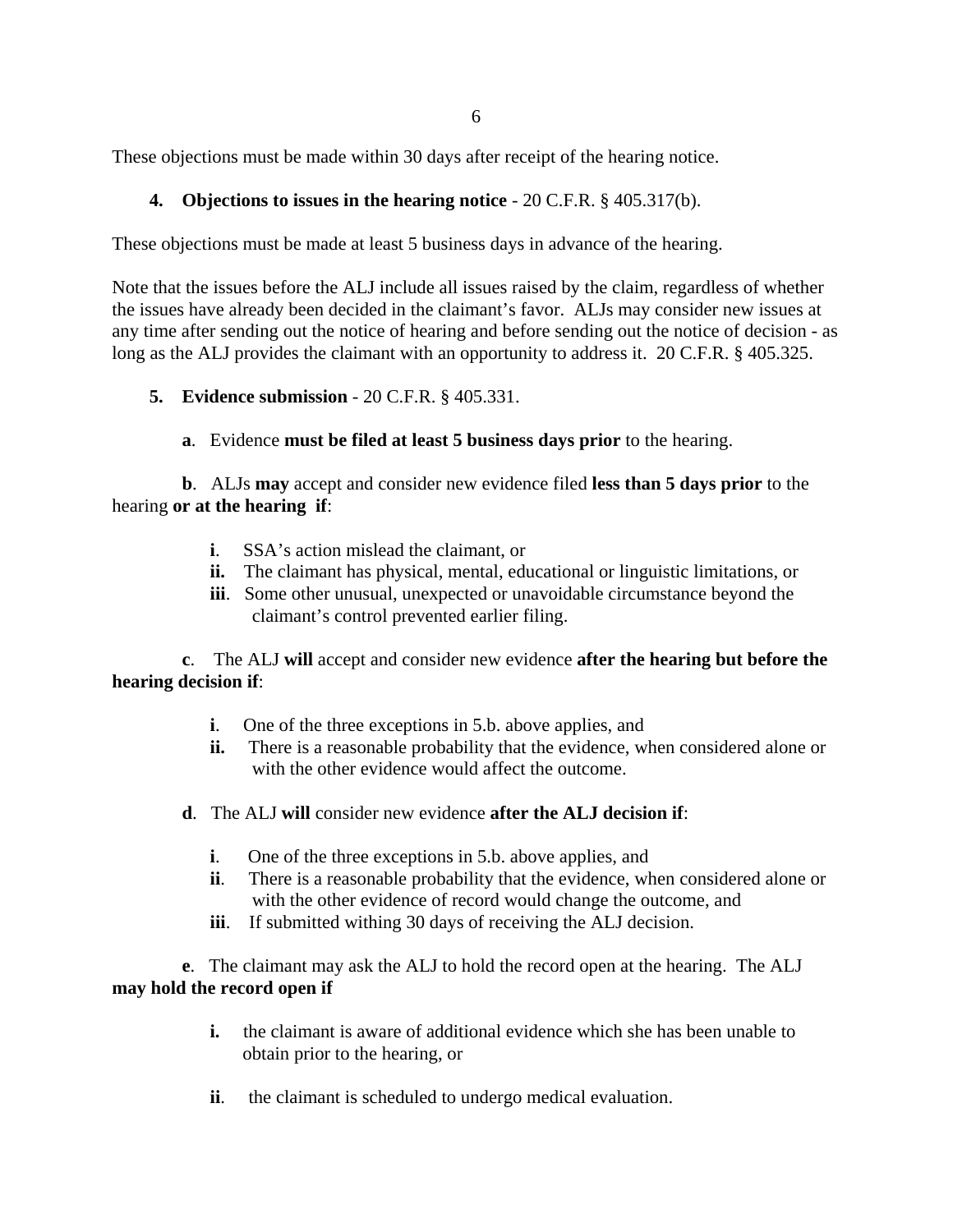# **6. Adverse Evidence** - 20 C.F.R. §§ 405.1512(2), 416.912(c)

The final regulations did not include the requirement that appeared in the proposed regulations requiring submission of adverse evidence. The final regulations require the claimant to produce evidence, without redaction, showing the affect of their impairments. Note, however, other regulations that provide for penalties for failure to disclose material evidence.

# **7. Pre-hearing statements. 20 C.F.R. § 405.334**

Claimants may submit or the ALJ may request pre-hearing statements.

# **8. Pre and post Hearing conferences - 20 C.F.R. §§ 405.330, .366.**

ALJs may hold, at the claimant's request or on the ALJ's own initiative, pre or post hearing conferences. Such conferences will usually be held by telephone and a record will be made.

# **9. Notice of ALJ decision - finality - 20 C.F.R. §§ 405.371 - .372.**

The notice of decision will state whether it is SSA's final decision or whether the DRB will review the decision. If it is SSA's final decision, the claimant has 60 days in which to file a complaint for judicial review in federal district court.

# **H. Decision Review Board (DRB)**

The DRB is a group of ALJs and AAJs(Administrative Appeals Judges), assigned on a rotational basis, that will review favorable and unfavorable ALJ decisions.

# **1. No claimant initiated right to appeal to the DRB**

# **a. Exception**

ALJ dismissals can be appealed to the DRB, but the claimant must first petition the ALJ to vacate the dismissal. 20 C.F.R. §§§ 405.381, 405.382, 405.427.

# **2. Screening cases for DRB review**. 20 C.F.R. § 405.410

**a.** DRB will use **computerized screening criteria** to determine error prone cases for review.

**b.** ALJ decisions will be screened for review before the notice of decision goes out. The "goal" is 10 days to screen.

**c. Special Roll Out Rule**. The DRB will review 100% of ALJ decisions in the first year of the roll out in Region I.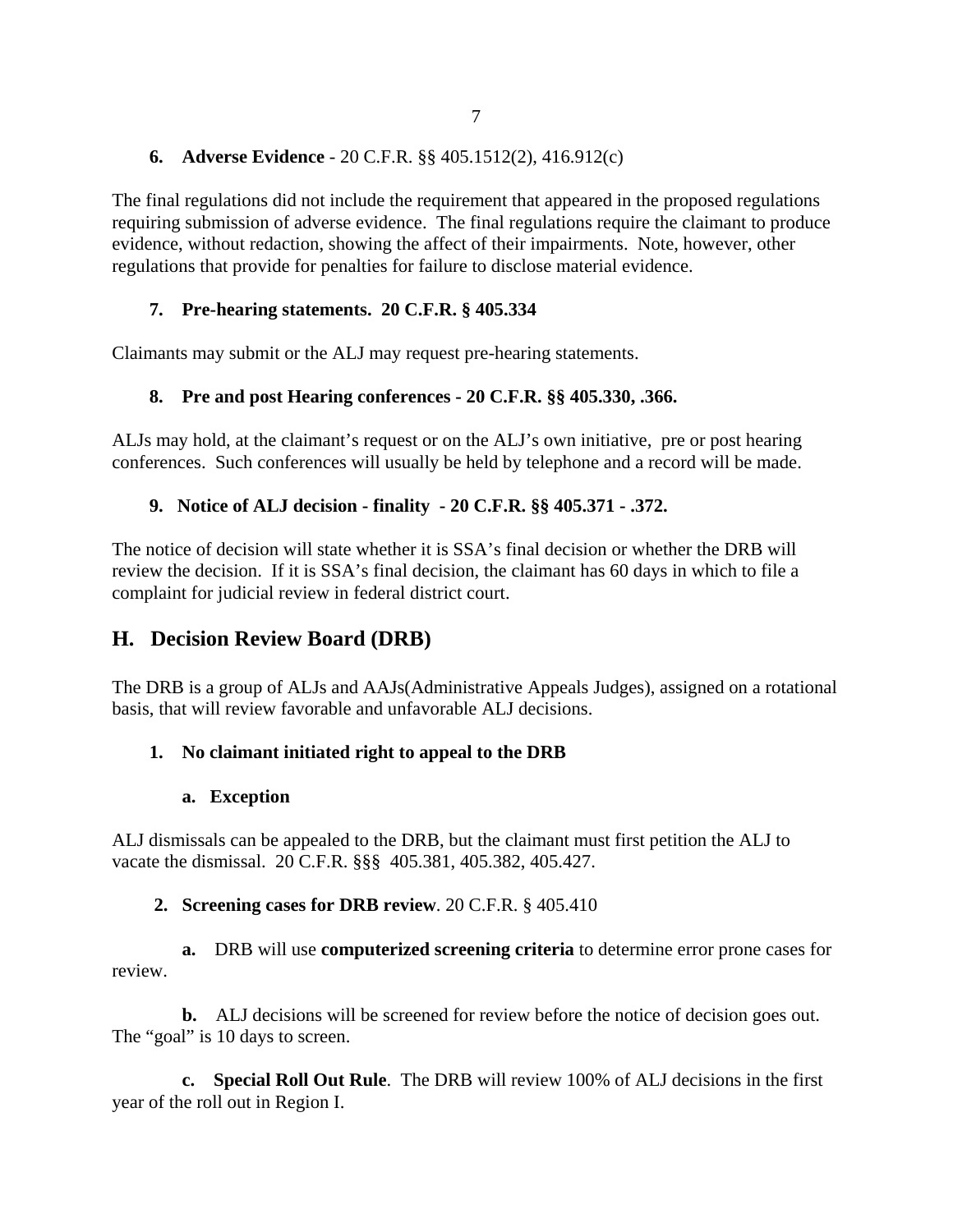**3. Notices.** 20 C.F.R. §§ 405.415, 405.420

**a.** If the case is not selected for DRB review, the claimant will be sent a final decision notice - the claimant has 60 days in which to file a complaint for judicial review in federal district court.

**b.** If the case is selected for DRB review, the claimant will be notified of that fact and that the DRB has 90 days to complete the review. If there has been no decision at the end of the 90 day period, the ALJ decision becomes the final decision and the claimant can file a petition for judicial review in federal district court within 60 days.

**4. Submitting Evidence** 20 C.F.R. § 405.473(b) & (d).

Evidence can be submitted to the DRB within 30 Days after notice of review and under the same criteria as submitting evidence to ALJs post decision (see Part G.5.d.iii above).

#### **5. Submitting memoranda**. 20 C.F.R. § 405.425

A written statement no longer than 2000 words in 12 point font can be submitted to the DRB within 10 days of receipt of notice of DRB review.

The DRB may also request submission of a statement.

#### **6. Standard of Review. 20 C.F.R. § 405.440 (a).**

- **a**. Substantial Evidence
- **b**. Error of Law

#### **6. DRB Actions 20 C.F.R. § 405.440(b)**

 **a.** Affirm if ALJ findings supported by substantial evidence and if no significant error of law.

 **b**. Remand to the ALJ if findings are not supported by substantial evidence and if further development is necessary.

 **c.** If there is an error of law, the DRB can issue its own decision which affirms, reverses or modifies the ALJ's decision.

**d.** After the 90<sup>th</sup> day, the DRB can only issue a fully favorable decision. If the claimant has already filed a complaint for judicial review, SSA will seek a remand.

**e.** The DRB will provide a notice of decision explaining its actions in clear and understandable language and the right to seek judicial review.